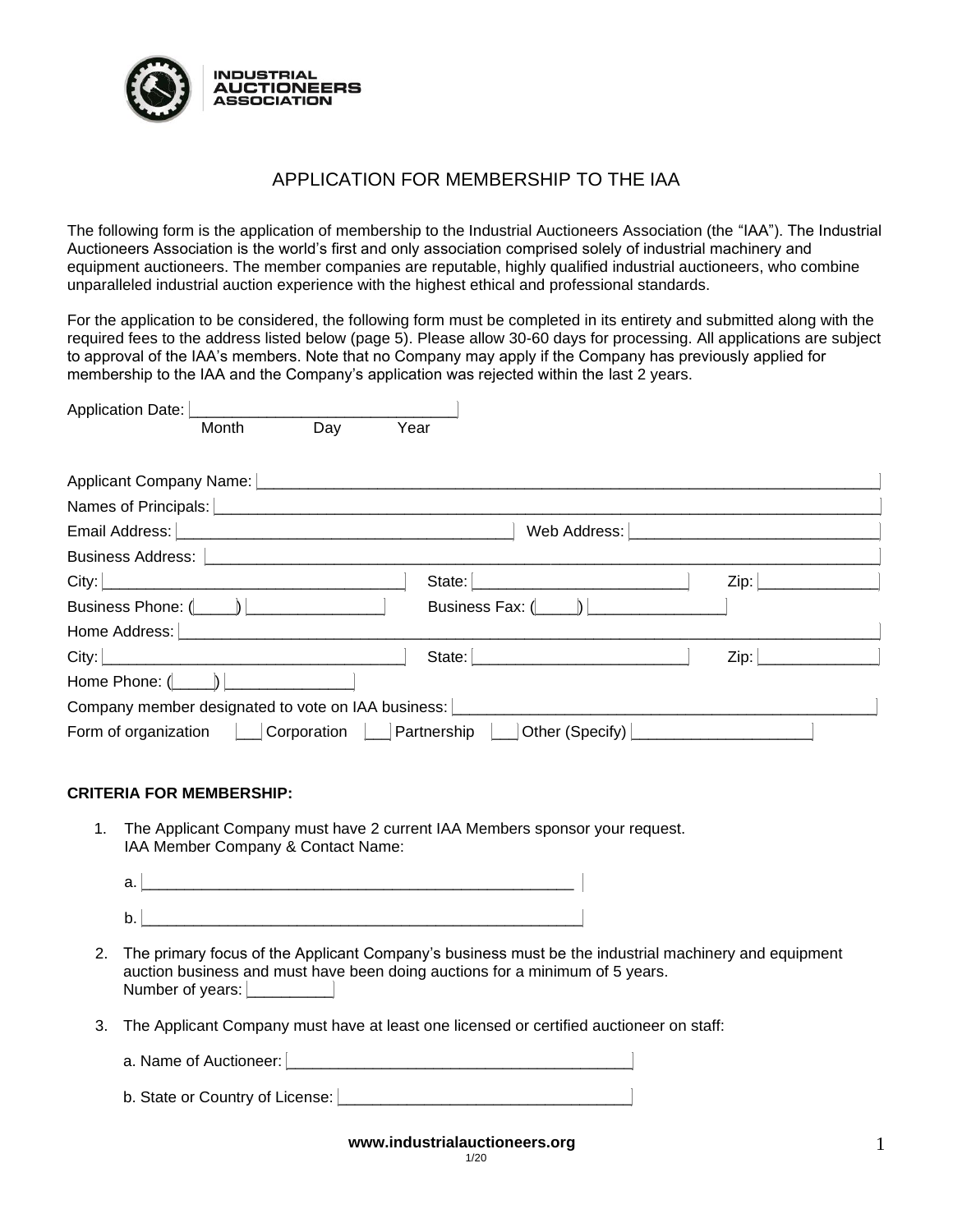

 $\mathbb{L}$ 

 $\overline{\phantom{a}}$ 

 $\begin{array}{c} \hline \end{array}$ 

 $\blacksquare$ 

4. The Applicant Company must have conducted six industrial machinery and equipment auctions, either online or onsite, per year in each of the 5 years prior to applying for membership. At least two (2) of the auctions in each year must be auctions where the applicant was the lead auctioneer, e.g., was responsible for setup, lotting, removal or invoicing. Please enclose auction Brochures or advertising.

## YEAR ONE I

| Name of Auction Auction Partner (if any) | <b>Client Name</b> | Email/Address | Phone |
|------------------------------------------|--------------------|---------------|-------|
|                                          |                    |               |       |
|                                          |                    |               |       |
|                                          |                    |               |       |
|                                          |                    |               |       |
|                                          |                    |               |       |
|                                          |                    |               |       |

## YEAR TWO:

| ---------- | Name of Auction Auction Partner (if any) | <b>Client Name</b> | Email/Address | Phone |
|------------|------------------------------------------|--------------------|---------------|-------|
|            |                                          |                    |               |       |
|            |                                          |                    |               |       |
|            |                                          |                    |               |       |
|            |                                          |                    |               |       |
|            |                                          |                    |               |       |
|            |                                          |                    |               |       |

#### YEAR THREE:

| Name of Auction Auction Partner (if any) | <b>Client Name</b> | Email/Address | Phone |
|------------------------------------------|--------------------|---------------|-------|
|                                          |                    |               |       |
|                                          |                    |               |       |
|                                          |                    |               |       |
|                                          |                    |               |       |
|                                          |                    |               |       |
|                                          |                    |               |       |

## YEAR FOUR:

| Name of Auction Auction Partner (if any) | <b>Client Name</b> | Email/Address | Phone |
|------------------------------------------|--------------------|---------------|-------|
|                                          |                    |               |       |
|                                          |                    |               |       |
|                                          |                    |               |       |
|                                          |                    |               |       |
|                                          |                    |               |       |
|                                          |                    |               |       |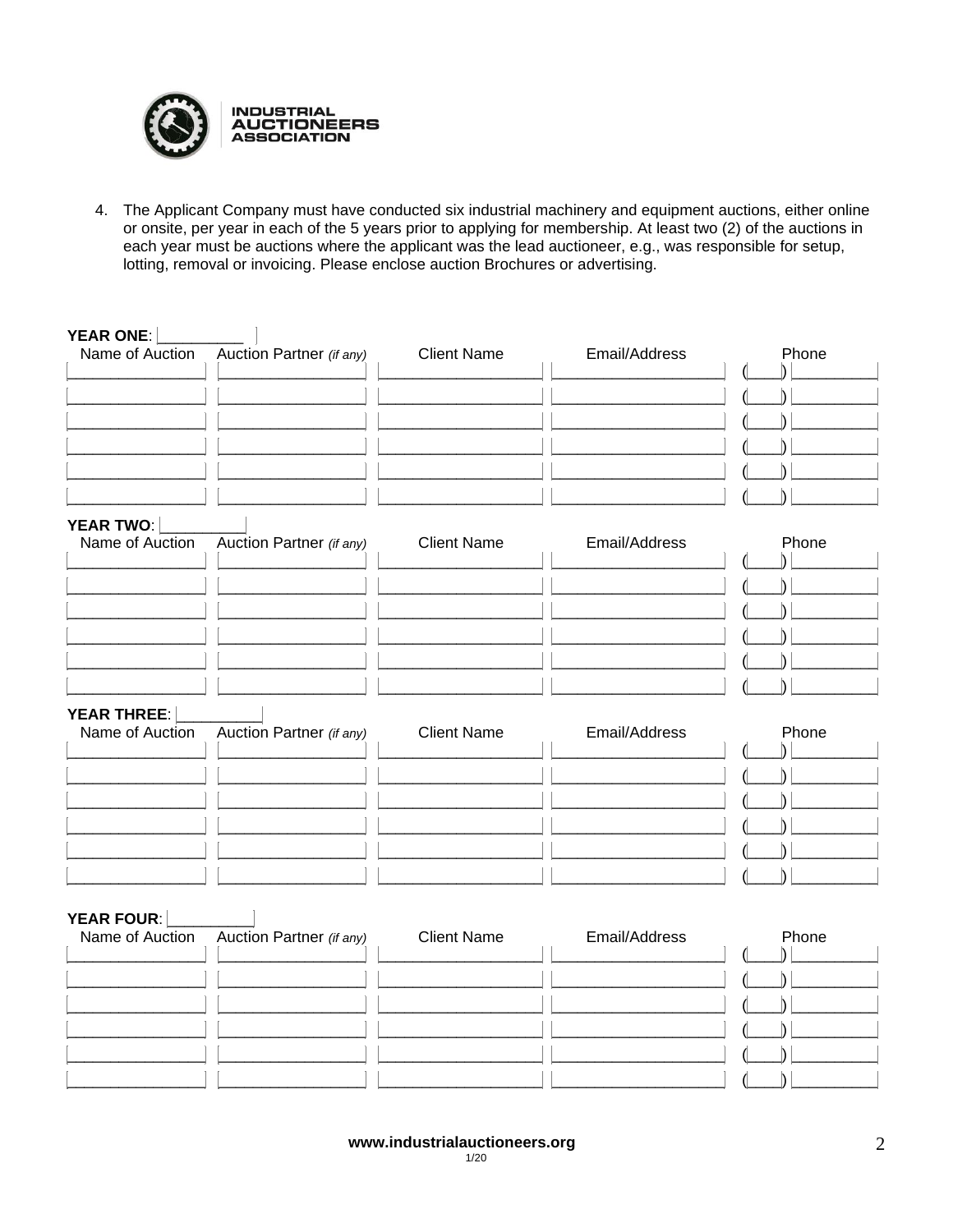

# YEAR FIVE: **WEAR**

| Name of Auction Auction Partner (if any) | <b>Client Name</b> | Email/Address | Phone |
|------------------------------------------|--------------------|---------------|-------|
|                                          |                    |               |       |
|                                          |                    |               |       |
|                                          |                    |               |       |
|                                          |                    |               |       |
|                                          |                    |               |       |
|                                          |                    |               |       |
|                                          |                    |               |       |

## **CLIENT REFERENCES:**

Please provide five (5) client references.

| 1. Company Name/Contact Person: <b>company of the Contract Person of the Contract Oriental Contract Person:</b>                                                                                                                       |                    |  |
|---------------------------------------------------------------------------------------------------------------------------------------------------------------------------------------------------------------------------------------|--------------------|--|
|                                                                                                                                                                                                                                       |                    |  |
|                                                                                                                                                                                                                                       |                    |  |
|                                                                                                                                                                                                                                       |                    |  |
| Email/Mailing Address: [ <b>with the contract of the contract of the contract of the contract of the contract of the contract of the contract of the contract of the contract of the contract of the contract of the contract of </b> |                    |  |
|                                                                                                                                                                                                                                       |                    |  |
| 3. Company Name/Contact Person: <u>Company Company of Company Adverses</u> Company Name/Contact Person: Company of Company of Company of Company of Company of Company of Company of Company of Company of Company of Company of Co   |                    |  |
| Email/Mailing Address: [ <b>www.community.community.community.inc.</b> community.community.com                                                                                                                                        |                    |  |
|                                                                                                                                                                                                                                       |                    |  |
|                                                                                                                                                                                                                                       |                    |  |
|                                                                                                                                                                                                                                       |                    |  |
|                                                                                                                                                                                                                                       |                    |  |
|                                                                                                                                                                                                                                       |                    |  |
|                                                                                                                                                                                                                                       |                    |  |
|                                                                                                                                                                                                                                       | Phone: $(\_\_)$    |  |
| <b>BANK REFERENCES:</b><br>Please provide a primary banking reference:                                                                                                                                                                |                    |  |
| Name of Bank: <u>December 2008 and 2008 and 2008 and 2008 and 2008 and 2008 and 2008 and 2008 and 2008 and 2008 and 2008 and 2008 and 2008 and 2008 and 2008 and 2008 and 2008 and 2008 and 2008 and 2008 and 2008 and 2008 and </u>  |                    |  |
|                                                                                                                                                                                                                                       |                    |  |
|                                                                                                                                                                                                                                       |                    |  |
| Contact Person/Email: New York 1999 and the Contact Person/Email:                                                                                                                                                                     | Phone: $(\Box \ )$ |  |
| www.industrialauctioneers.org                                                                                                                                                                                                         |                    |  |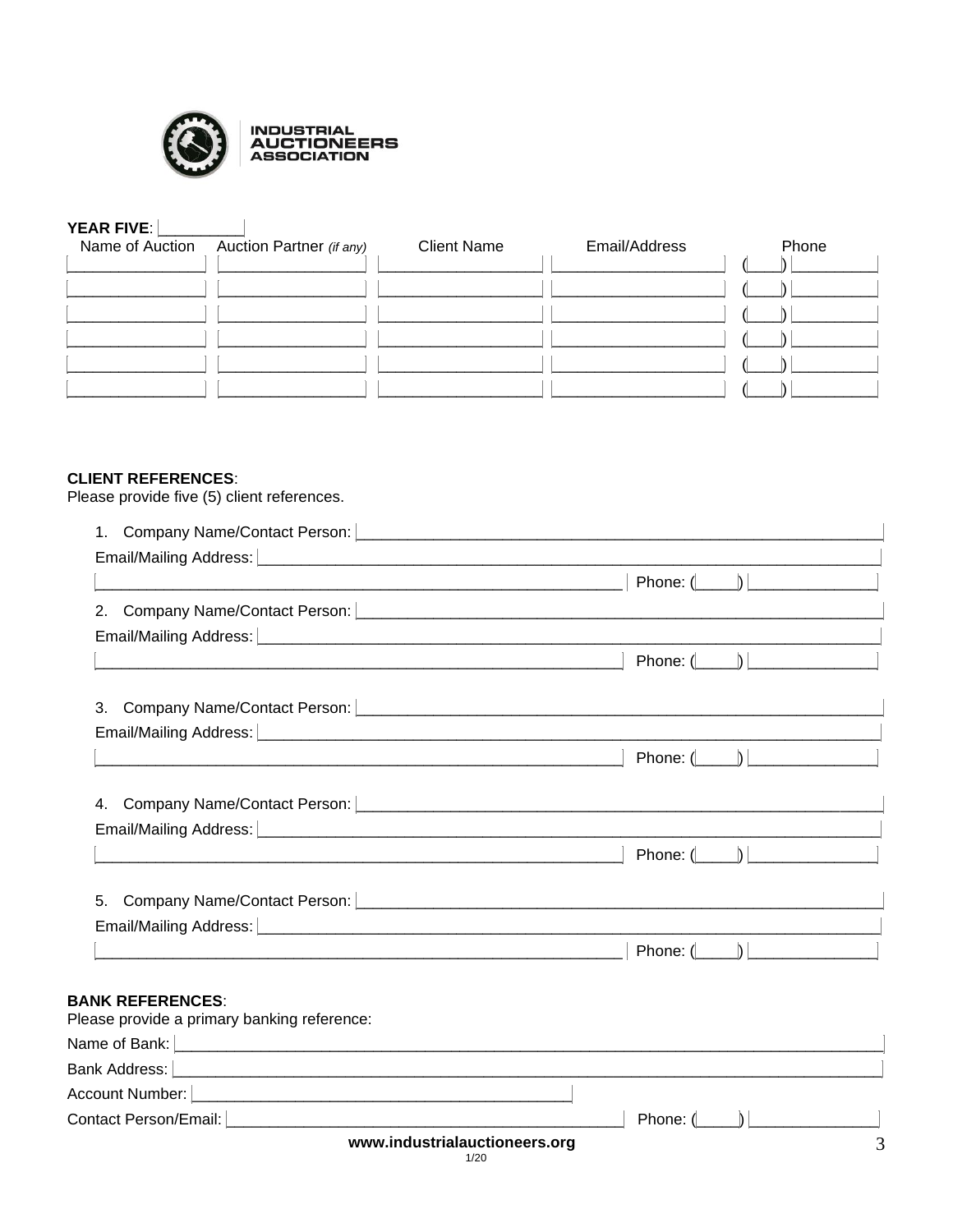### **OTHER INFORMATION**:

1. List up to five (5) jurisdictions where you are currently licensed as an Auctioneer.

| State of Jurisdiction                          | License Holder's Name                                                                                                    | # Years License Held |
|------------------------------------------------|--------------------------------------------------------------------------------------------------------------------------|----------------------|
|                                                |                                                                                                                          |                      |
|                                                |                                                                                                                          |                      |
|                                                |                                                                                                                          |                      |
|                                                |                                                                                                                          |                      |
|                                                | 2. What are your reasons for joining IAA?                                                                                |                      |
| 3. Are you willing to serve on any committees? |                                                                                                                          |                      |
|                                                | 4. Do the Company or any licensed auctioneer on staff hold a membership in any other association? If so,<br>please list: |                      |
|                                                | 5. In what business matters do you hope IAA can be helpful?                                                              |                      |
|                                                |                                                                                                                          |                      |

# **CREDIT CHECK AUTHORIZATION:**

|                                      | , am an authorized representative of |                                                                                                                       |
|--------------------------------------|--------------------------------------|-----------------------------------------------------------------------------------------------------------------------|
| (Name of authorized person)          |                                      | (Company Name)                                                                                                        |
|                                      |                                      | and I hereby consent and authorize the IAA to obtain Information about the Company through a credit or similar report |
| and as permitted or required by law. |                                      |                                                                                                                       |

| (Signature of authorized person) |  |  |
|----------------------------------|--|--|

## **FEES**:

Application fee of \$2,500 US must accompany application, of which, \$500 is a non-refundable fee for processing the application (the remainder will be refunded if membership is not granted). If membership is granted, the fee will be applied to application and annual membership dues and \$500 U.S will be applied toward IAA's European or U.S. annual conference.